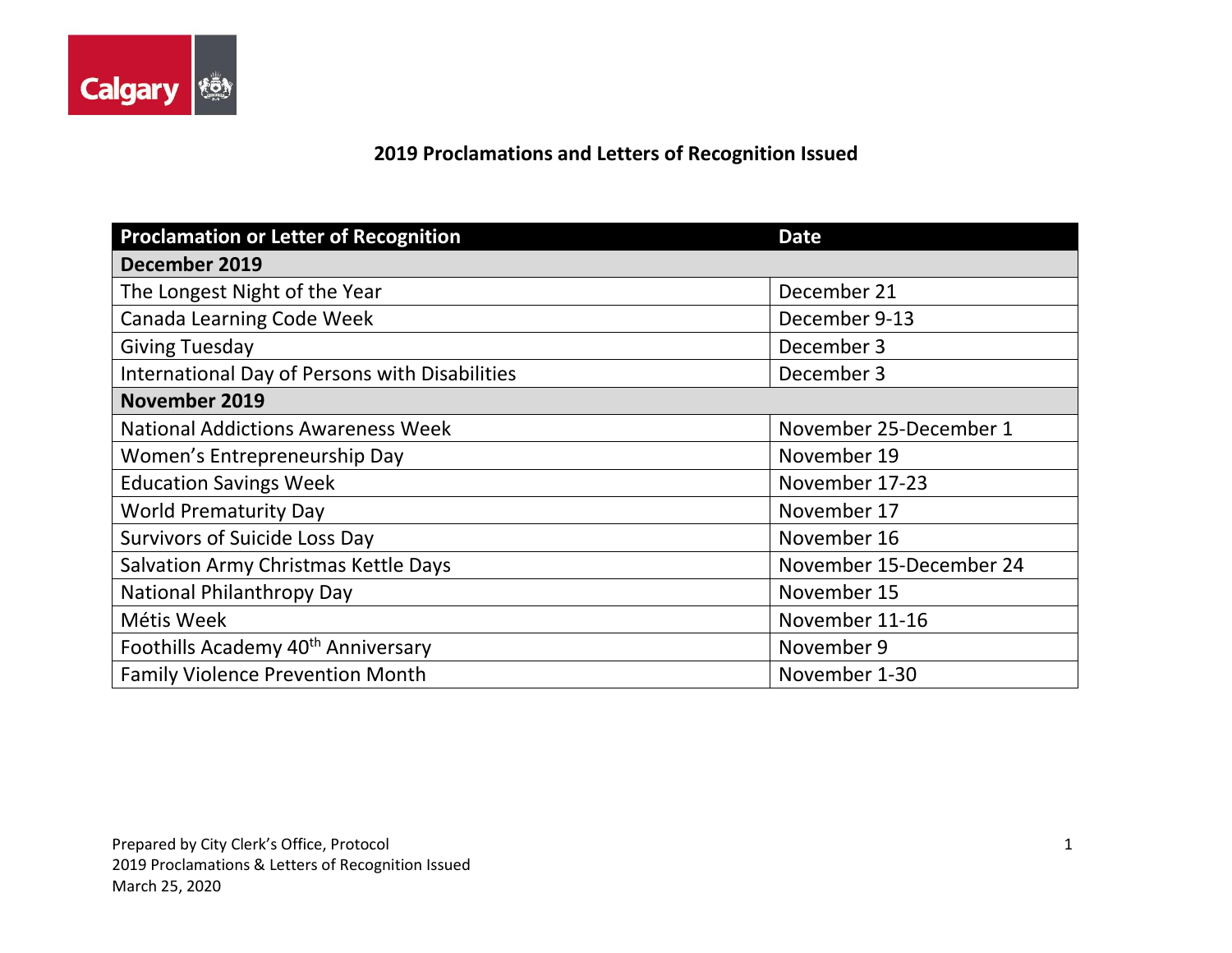

| <b>Proclamation or Letter of Recognition</b>                                      | <b>Date</b>   |
|-----------------------------------------------------------------------------------|---------------|
| October 2019                                                                      |               |
| <b>Bat Week</b>                                                                   | October 24-31 |
| <b>Waste Reduction Week</b>                                                       | October 21-27 |
| <b>Respiratory Therapists Week</b>                                                | October 20-26 |
| Freedom of the City to the 41 Service Battalion                                   | October 19    |
| Persons Day and 90 <sup>th</sup> Anniversary of the Victory of the 'Persons' Case | October 18    |
| Calgary Alliance for the Common Good Founder's Assembly Day                       | October 17    |
| Pregnancy and Infant Loss Remembrance Day                                         | October 15    |
| <b>National Depression Screening Day</b>                                          | October 7-13  |
| <b>Calgary Area Girl Guides</b>                                                   | October 6     |
| World Cerebral Palsy Day                                                          | October 6     |
| <b>International Day of Older Persons</b>                                         | October 1     |
| <b>Disability Employment Awareness Month</b>                                      | October 1-31  |
| <b>Dyslexia Awareness Month</b>                                                   | October 1-31  |
| <b>End Poverty Month</b>                                                          | October 1-31  |
| Registered Veterinary Technologist Month                                          | October 1-31  |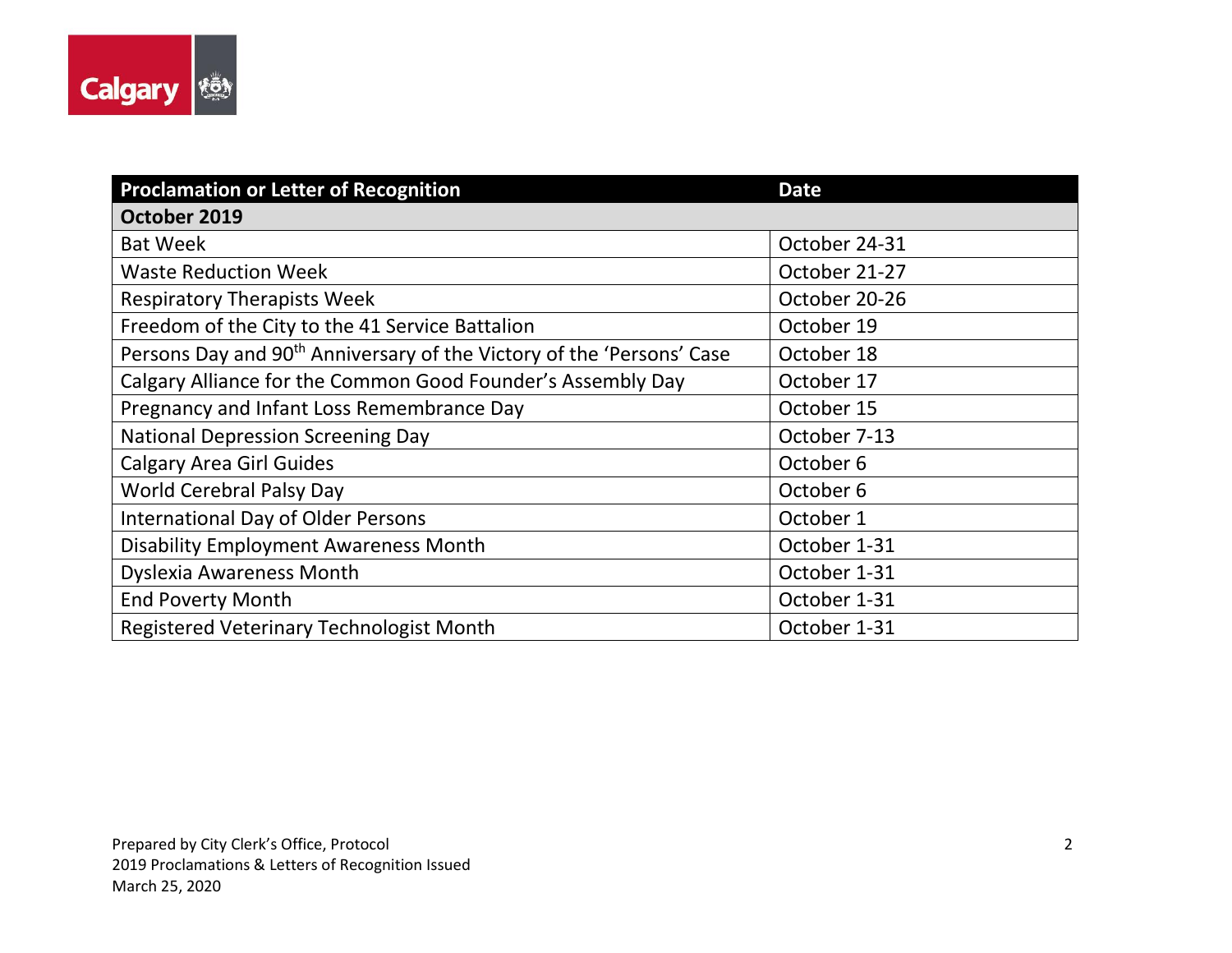

| <b>Proclamation or Letter of Recognition</b>                                   | <b>Date</b>           |
|--------------------------------------------------------------------------------|-----------------------|
| September 2019                                                                 |                       |
| International Translation Day & Association of Translators and Interpreters of | September 30          |
| Alberta 40 <sup>th</sup> Anniversary                                           |                       |
| Orange Shirt Day                                                               | September 30          |
| International Week of the Deaf                                                 | September 23-30       |
| <b>Rail Safety Week</b>                                                        | September 23-29       |
| <b>Gender Equality Week</b>                                                    | September 22-28       |
| Mah Society of Calgary 100 <sup>th</sup> Anniversary                           | September 21          |
| Fetal Alcohol Spectrum Disorder Awareness Day                                  | September 9           |
| Calgary Round-Up Band Day                                                      | September 9           |
| Polycystic Kidney Disease Awareness Day                                        | September 4           |
| <b>Arthritis Awareness Month</b>                                               | September 1-30        |
| <b>Childhood Cancer Awareness Month</b>                                        | September 1-30        |
| Performance & Learning Month                                                   | September 1-30        |
| <b>Prostate Cancer Awareness Month</b>                                         | September 1-30        |
| <b>Pulmonary Fibrosis Awareness Month</b>                                      | September 1-30        |
| <b>United Way Month</b>                                                        | September 1-30        |
| August 2019                                                                    |                       |
| Pride Week                                                                     | August 23-September 2 |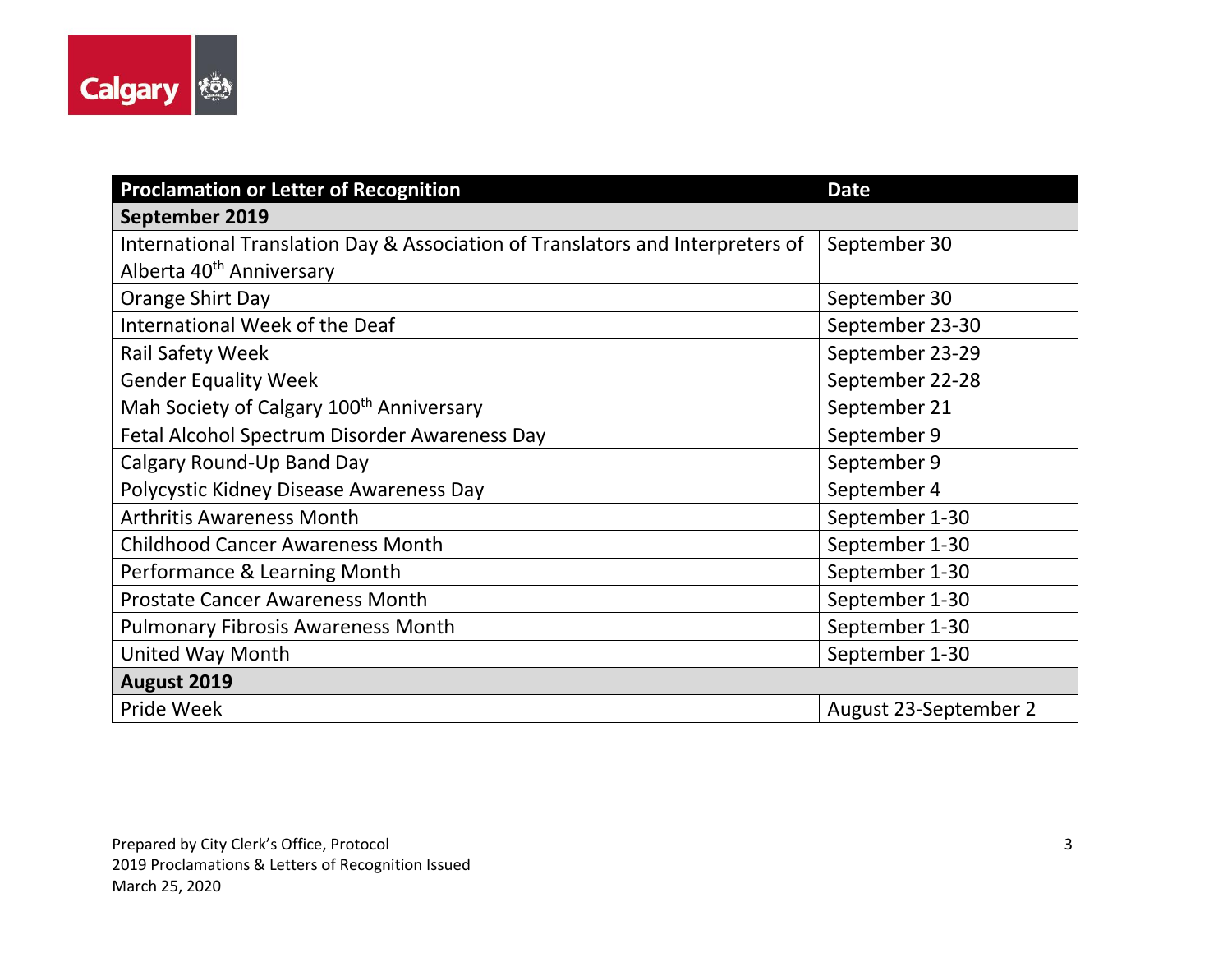

| <b>Proclamation or Letter of Recognition</b>                               | <b>Date</b>       |
|----------------------------------------------------------------------------|-------------------|
| <b>July 2019</b>                                                           |                   |
| <b>Calgary Stampede Showband Day</b>                                       | July 29           |
| <b>Historic Calgary Week</b>                                               | July 26-August 5  |
| <b>National Drowning Prevention Week</b>                                   | <b>July 21-27</b> |
| Fung Loy Kok Taoist Tai Chi-Calgary Branch 40 <sup>th</sup> Anniversary    | July 21           |
| <b>Smart Irrigation Month</b>                                              | <b>July 1-31</b>  |
| <b>June 2019</b>                                                           |                   |
| Freemasons Day                                                             | June 24           |
| Glenmore Sailing Club 60 <sup>th</sup> Anniversary                         | June 22           |
| <b>Aboriginal Awareness Week</b>                                           | June 17-23        |
| Royal Canadian Legion #275 Ladies Auxiliary 50 <sup>th</sup> Anniversary   | June 15           |
| Farmer's Day                                                               | June 14           |
| Seniors' Week                                                              | <b>June 2-8</b>   |
| #22 Royal Canadian Sea Cadet Corps UNDAUNTED 100 <sup>th</sup> Anniversary | June 2            |
| <b>Calgary Police Foundation Week</b>                                      | <b>June 1-8</b>   |
| <b>Empathy Week</b>                                                        | June 1-7          |
| Intergenerational Day                                                      | June 1            |
| National Health and Fitness Day                                            | June 1            |
| Spina Bifida & Hydrocephalus Awareness Month                               | June 1-30         |
| <b>Stroke Month</b>                                                        | June 1-30         |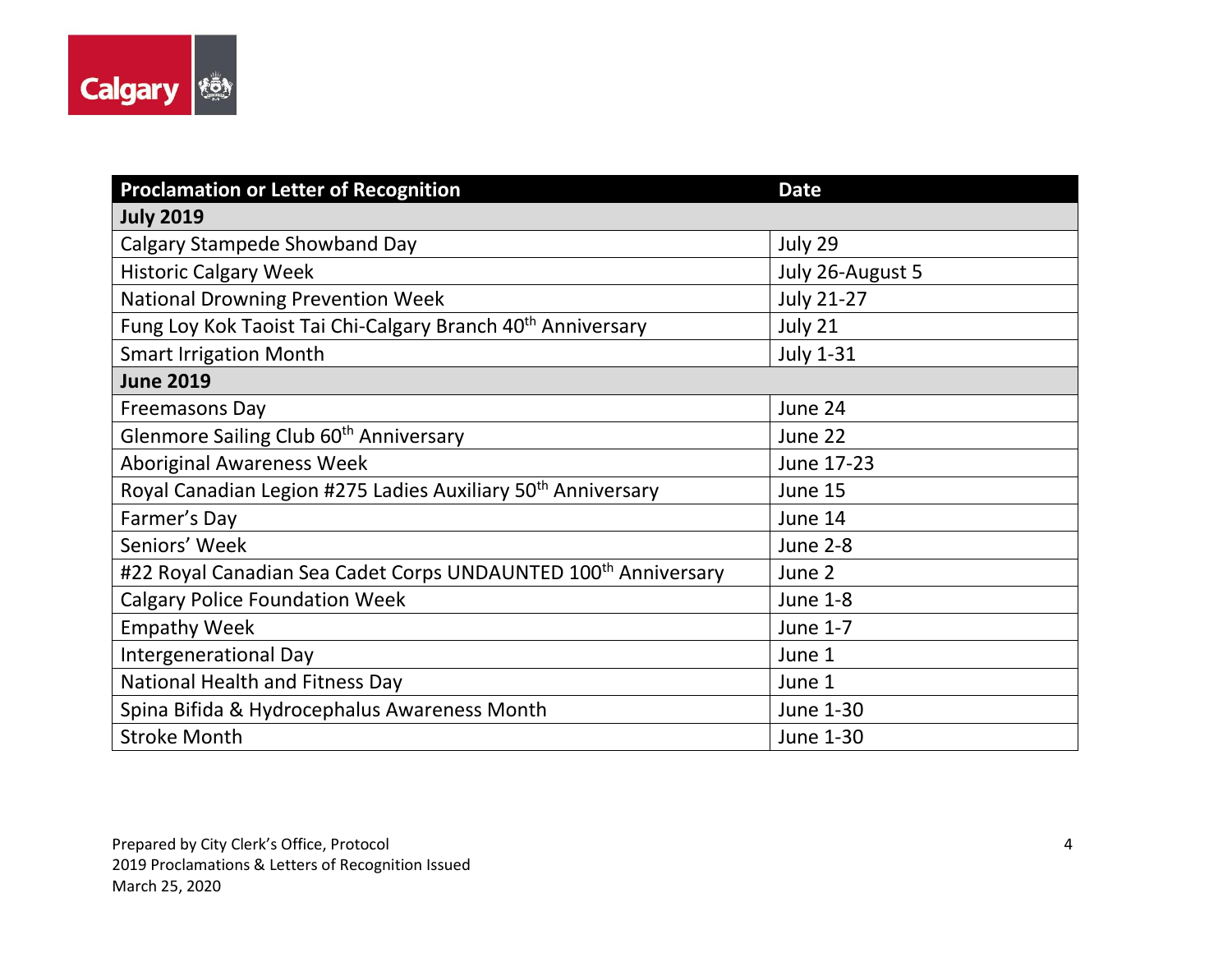

| <b>Proclamation or Letter of Recognition</b>       | <b>Date</b> |
|----------------------------------------------------|-------------|
| <b>May 2019</b>                                    |             |
| National Brown-Bag-It Day                          | May $25$    |
| <b>Calgary Marathon Race Weekend</b>               | May 23-26   |
| Children's Mental Health Day                       | May 9       |
| <b>McHappy Day</b>                                 | May 8       |
| North American Occupational Safety and Health Week | May 6-11    |
| Habitat for Humanity Interfaith Build Project Day  | May 5       |
| <b>Bike to Work Day</b>                            | May $3$     |
| Polish Immigrant Day & Polish Constitution Day     | May $2 & 3$ |
| Huntington Disease Awareness Month                 | May 1-31    |
| International Internal Audit Awareness Month       | May 1-31    |
| Speech and Hearing Awareness Month                 | May 1-31    |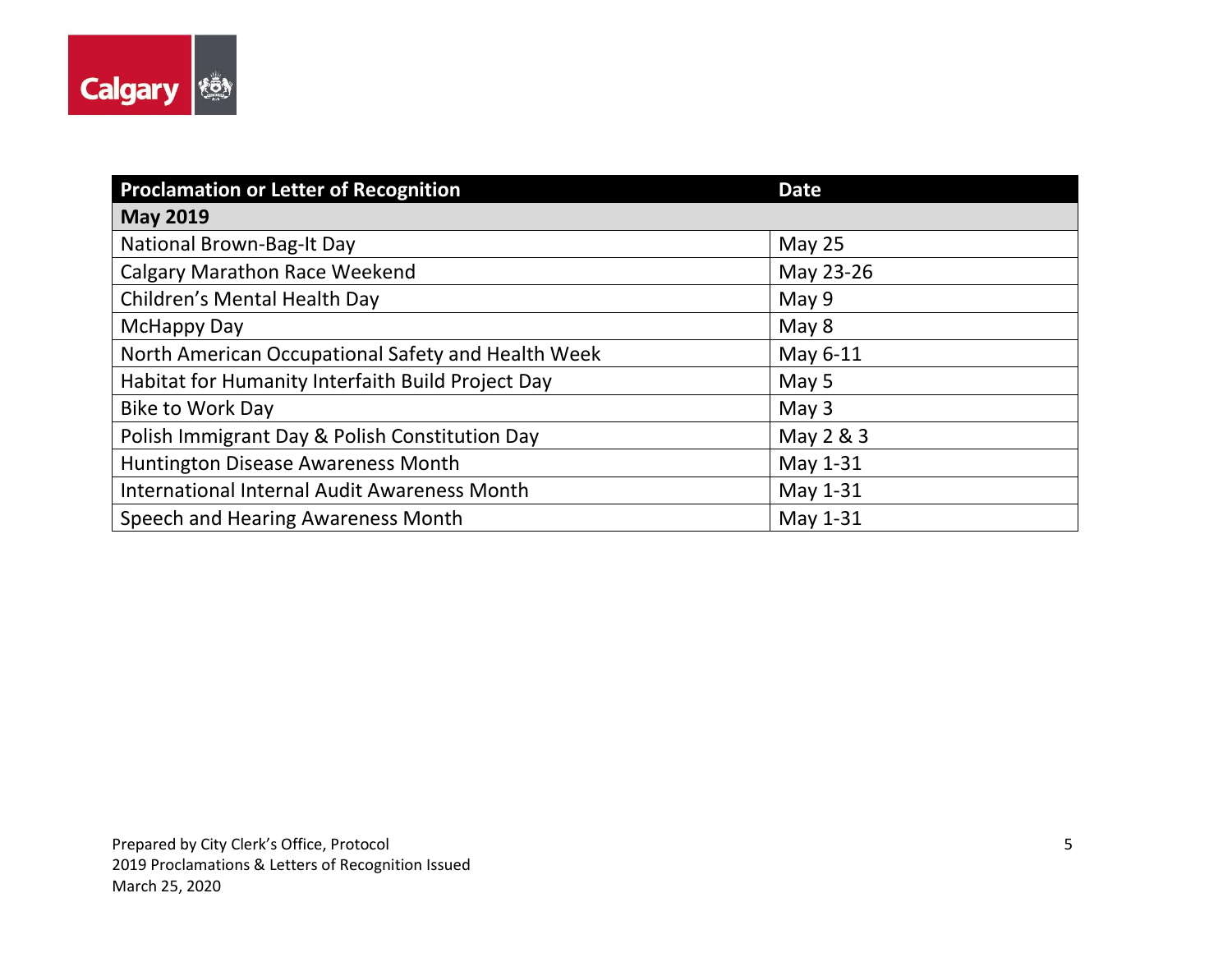

| <b>Proclamation or Letter of Recognition</b>   | <b>Date</b>        |
|------------------------------------------------|--------------------|
| <b>April 2019</b>                              |                    |
| Vecova's 50 <sup>th</sup> Anniversary          | April 30           |
| Navy Week                                      | April 29-May 5     |
| Calgary Inferno Day                            | April 29           |
| World Wish Day                                 | April 29           |
| <b>National Day of Mourning</b>                | April 28           |
| Freedom of the City to the Calgary Highlanders | April 27           |
| National Cleaning for a Reason Week            | April 18-25        |
| Bangla Heritage Week                           | <b>April 14-20</b> |
| 2019 Special Olympian Salute Day               | April 8            |
| <b>Green Shirt Day</b>                         | April 7            |
| <b>Tartan Day</b>                              | April 6            |
| Daffodil Month                                 | <b>April 1-30</b>  |
| <b>National Poetry Month</b>                   | <b>April 1-30</b>  |